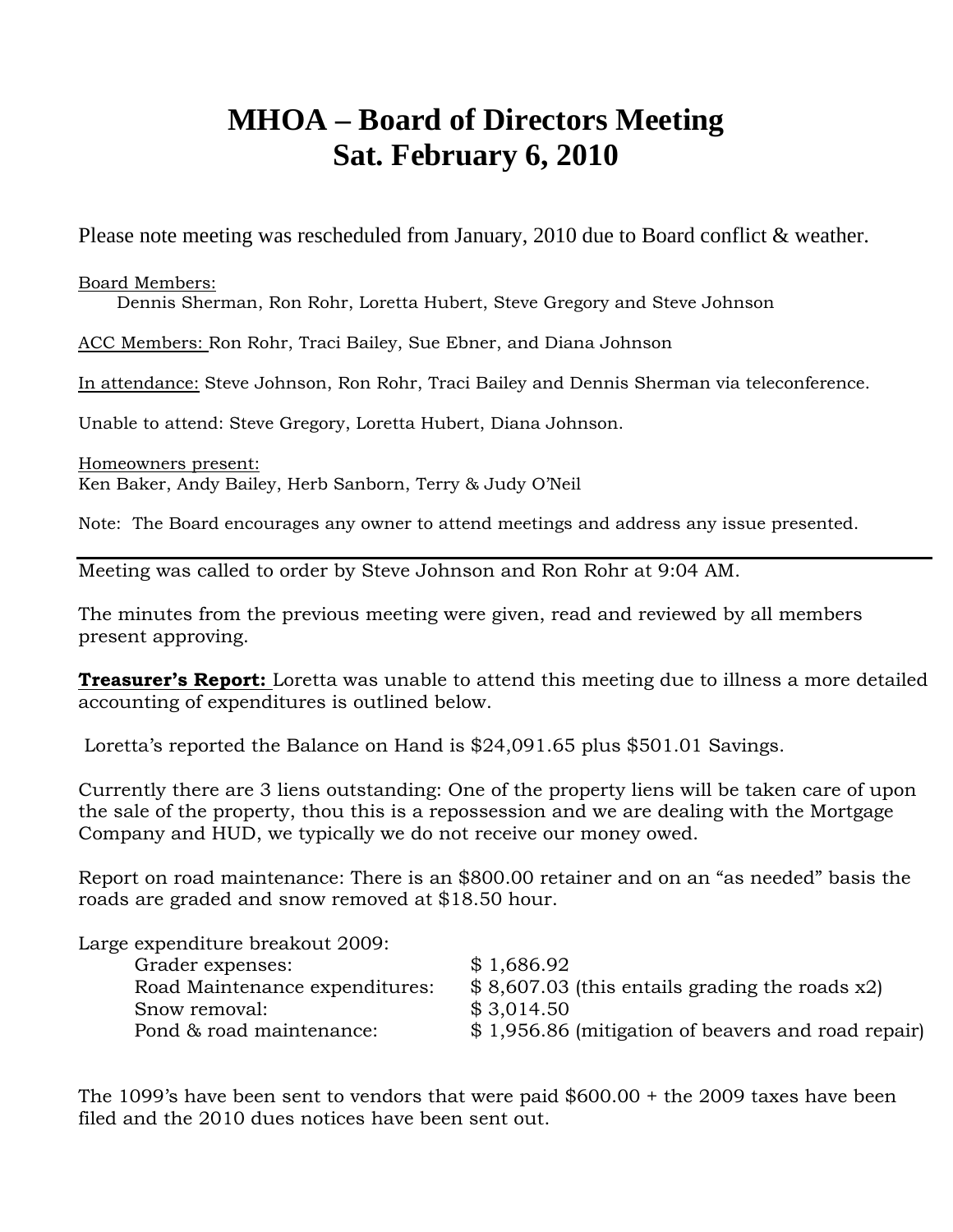Dennis stated for the record that Traci Bailey is taking minutes of this meeting as interim Secretary until Steve Gregory is well enough to return to his position. This was approved by the Board.

*Our thoughts and prayers go out to Steve and his family for a speedy recovery. We miss you Steve, heal well friend!* 

**The North entrance has been closed until further notice.** Andy Bailey asked if there was a sign posted on the road to the North entrance as people had been stuck and needed to be pulled out. This person said they did not see a sign.

There was conversation that a sign be put on the road to the North entrance indicating that it was closed prior to getting to the entrance and getting stuck. Suggestion was made that a sign be put at the entrance to No 35 by the maintenance facility across from the market and it was indicated that the County may not allow this. Another suggestion that a sign be put at the intersection of 35 and Jefferson Lake, it was further suggested that a sign be put at the burn pit, MHOA land and this would not have people driving all the way in, being frustrated and trying to get to their home rendering them stuck, Steve J will look into this.

## **Road Grader:**

Mr. O'Neil asked if the MHOA had reached our \$6,500.00 cost savings for the road grader. Steve J. Answered that yes the savings were recouped just by grading the roads 2 time this year.

There were questions by Mr. O'Neil and much rebuttal by Andy and Ken as of the use of the road grader: Mr. O'Neil stated that his understanding of the road grader was to keep the North entrance open. Mr. O'Neil also suggested that there was confusion or lack of communication on what the objective is vs. miscommunication on what the grader could actually provide MHOA. Steve stated that he rides the roads after a storm and is very satisfied with the work that Mark and Company have done consistently.

The Road grader is designed to slide and push, to move as opposed to picking and lifting. If used for the North entrance there is no place to push the snow to the west and if snow is pushed to the east it continually blows in. It was asked what can we do? The Grader is designed to grade the roads and has done an excellent job on the roads and an annual cost savings for the community. It is not capable of keeping the North entrance open. Ken Baker suggested that we look into a snow blower attachment for a truck as well as the Grader in order to blow the snow up and out. Further discussion on this idea was welcomed and Steve Johnson tasked Ken Baker to look into this.

## **Architectural Control Committee (ACC):**

The ACC since the last meeting in October, 2009 has approved a shed, and home. These meet ACC guidelines. The ACC is in review of a garage currently. Traci is in contact with the Homeowner for additional details on siding perimeters.